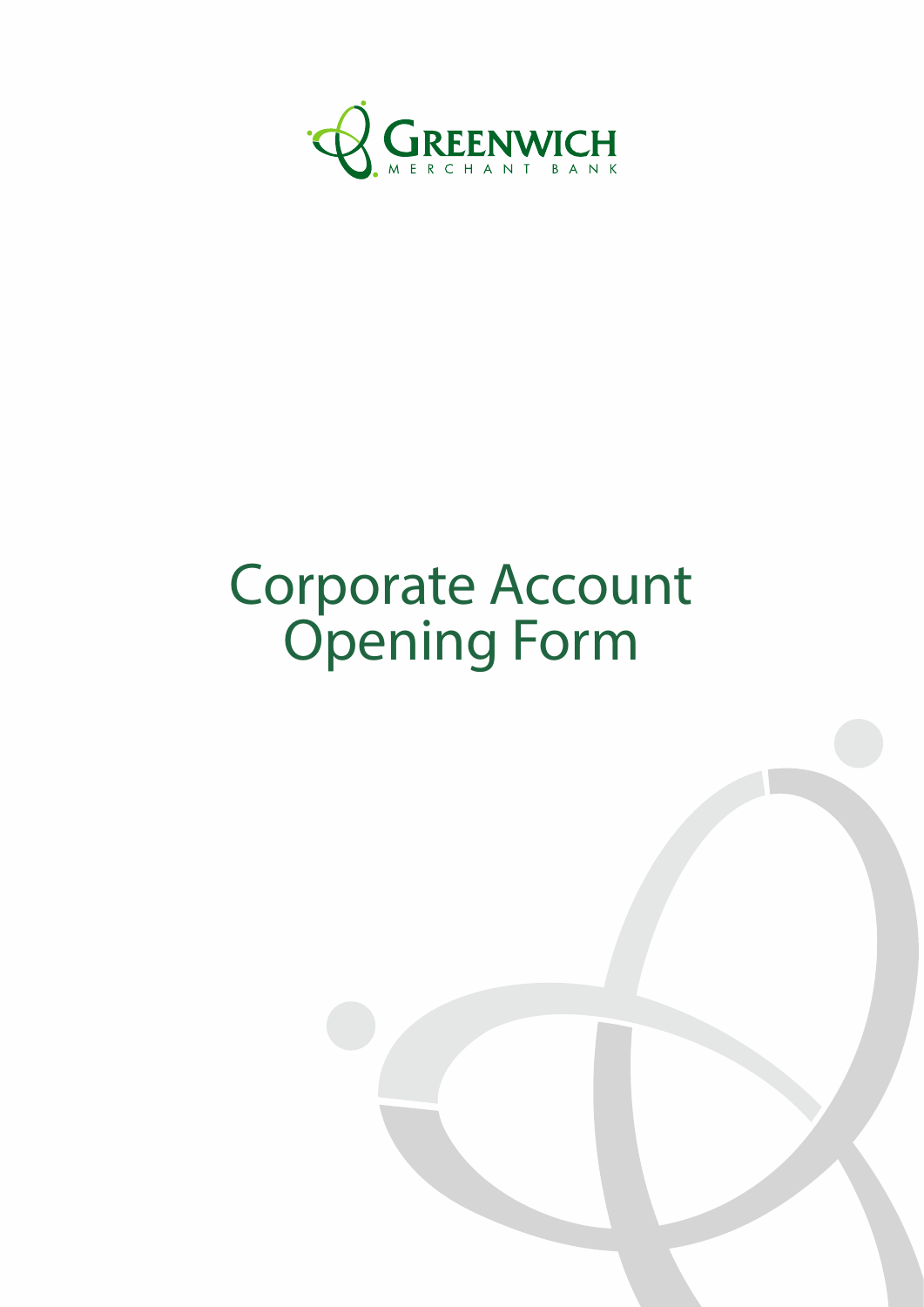### DOCUMENTATION REQUIREMENTS

Please complete all sections of the Account Opening Form and provide copies of all required documents.

#### **GENERAL REQUIREMENTS**

- 1 Two Reference Forms, each duly completed by a corporate body maintaining a Current Account with a bank in Nigeria.
- 2. Proof of Address such as Tax Clearance Certificate, recent Utility Bill, Rent Agreement, Home Ownership Document etc., bearing the current address of the customer.
- 3. Copies of Particulars of Directors and Particulars of Allotment of Shares.
- 4. Certificate of Exemption from using "Limited" after name, where applicable.
- 5. Valid identification document of all Directors, Signatories, Beneficial Owners, Key Promoters etc.

#### **ADDITIONAL REQUIREMENTS Incorporated Company**

- 1. Certificate of Incorporation.
- 2. Memorandum and Articles of Association.
- 3. Evidence of Tax Identification Number (TIN).
- 4. Board resolution and mandate signed by a Director and Company Secretary or two Directors with the Common Seal affixed where applicable.

#### **Sole Proprietorship/Partnership**

- 1. Certificate of Registration of Business Name.
- 2. Certified true copy of Application Form for the Registration of Business Name.
- 3. Partnership Deed (where applicable).

#### **Public Organisation**

- 1. Letter from the Governor/Minister/Commissioner/Director General/Local Government Chairman/Secretary/Sole Administrator (whichever is applicable) authorising the opening of the account and listing the names of authorised signatories to the account or, a certified true copy of the Board of Directors/Executive Council's Resolution authorising the opening of this account and listing the names of authorised signatories to the account.
- 2. A certified copy of the Enabling Act/Decree.
- 3. Regulations governing the administration of the establishment (where applicable).
- 4. Authorisation by the Accountant General (where applicable).

#### **Incorporated Society/Club /Association/ Non Governmental Organisation**

- 1. Constitution, Rules and Regulations of the Society/Club/ Association/Non Governmental Organisation.
- 2. Certificate of Registration.
- 3. Resolution of the governing organ of the Society/Club/ Association/Non Governmental Organisation.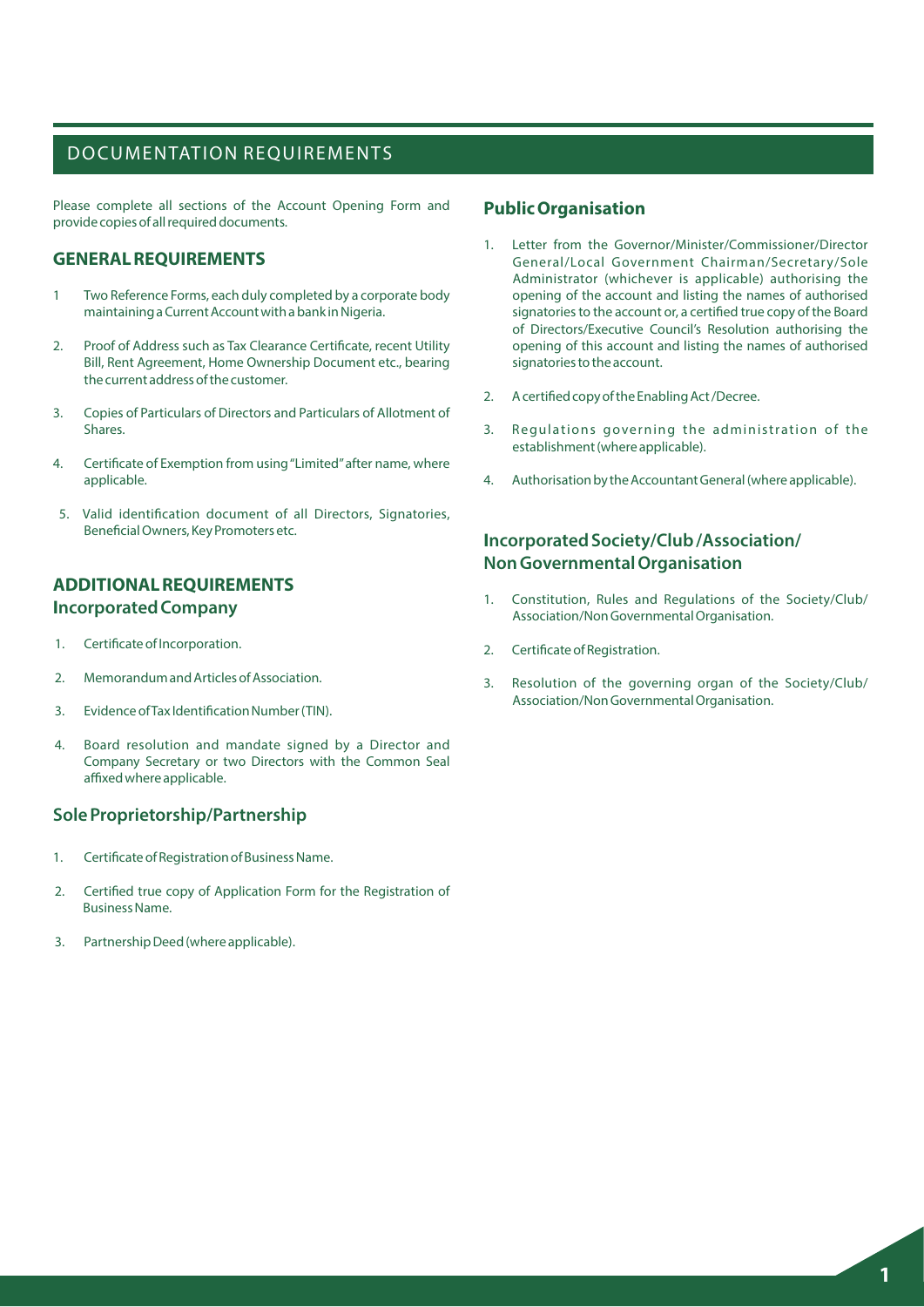

## **Account Opening Form**

| Indicate the type of account to open by ticking the applicable box below<br><b>Current Account</b><br><b>Investment Account</b>                                                                                                                       |                        | <b>CURRENCY</b><br>\$<br>¥<br><b>Others</b><br>₩<br>€<br>£ |  |
|-------------------------------------------------------------------------------------------------------------------------------------------------------------------------------------------------------------------------------------------------------|------------------------|------------------------------------------------------------|--|
| Category of Business (Tick appropriately)                                                                                                                                                                                                             |                        | <b>TICK AS APPROPRIATE</b>                                 |  |
| <b>Limited Liability Company</b><br>Partnership/Sole Proprietorship                                                                                                                                                                                   | Listed/Quoted Company  | MDA's                                                      |  |
| Foundation/Association/NGO                                                                                                                                                                                                                            |                        |                                                            |  |
| Others                                                                                                                                                                                                                                                | (please specify)       |                                                            |  |
|                                                                                                                                                                                                                                                       |                        |                                                            |  |
| THIS FORM SHOULD BE COMPLETED IN CAPITAL LETTERS                                                                                                                                                                                                      |                        |                                                            |  |
| <b>COMPANY DETAILS</b>                                                                                                                                                                                                                                |                        |                                                            |  |
|                                                                                                                                                                                                                                                       |                        |                                                            |  |
|                                                                                                                                                                                                                                                       | Date of Incorporation  | $D \parallel D$<br>Y<br>Y<br>M   M                         |  |
|                                                                                                                                                                                                                                                       | Tax Identification No. |                                                            |  |
|                                                                                                                                                                                                                                                       |                        |                                                            |  |
|                                                                                                                                                                                                                                                       |                        |                                                            |  |
|                                                                                                                                                                                                                                                       |                        |                                                            |  |
|                                                                                                                                                                                                                                                       |                        |                                                            |  |
|                                                                                                                                                                                                                                                       |                        |                                                            |  |
|                                                                                                                                                                                                                                                       |                        |                                                            |  |
|                                                                                                                                                                                                                                                       |                        |                                                            |  |
| <b>Telephone Number</b>                                                                                                                                                                                                                               |                        |                                                            |  |
| <b>Country Code</b><br>Special Control Unit Against Money Laundering (SCUML) Reg. No. 2008. [19] Special Control Unit Against Money Laundering (SCUML) Reg. No. 2008. [20] Against Money Laundering (SCUML) Reg. No. 2008. [20] Against Money Launder |                        |                                                            |  |
|                                                                                                                                                                                                                                                       |                        |                                                            |  |
| <b>Annual Turnover (Naira)</b>                                                                                                                                                                                                                        |                        |                                                            |  |
| Less than N300M<br>N300M - N1B<br>$N1B - N5B$                                                                                                                                                                                                         | Above #5B              |                                                            |  |
|                                                                                                                                                                                                                                                       |                        |                                                            |  |
|                                                                                                                                                                                                                                                       |                        |                                                            |  |
|                                                                                                                                                                                                                                                       |                        |                                                            |  |
| Parent Company/Affiliated Body (If any)                                                                                                                                                                                                               |                        |                                                            |  |
|                                                                                                                                                                                                                                                       |                        |                                                            |  |
|                                                                                                                                                                                                                                                       |                        |                                                            |  |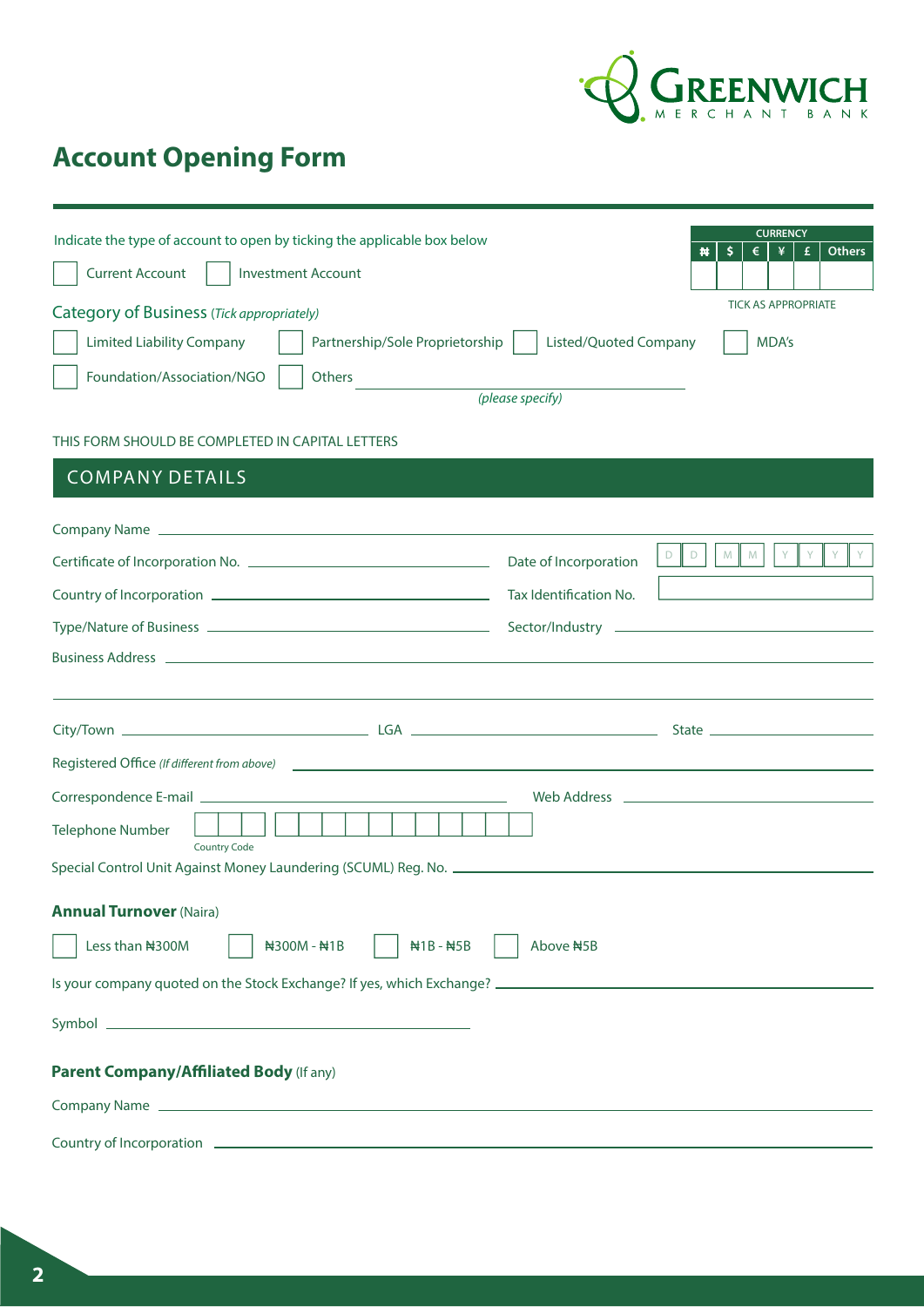## DETAILS OF ACCOUNT(S) WITH OTHER BANKS IN NIGERIA

| S/N | <b>BANK</b> | <b>ACCOUNT NAME</b> | <b>ACCOUNT NUMBER</b> |
|-----|-------------|---------------------|-----------------------|
| . . |             |                     |                       |
| 2.  |             |                     |                       |
| 3.  |             |                     |                       |
| -4. |             |                     |                       |

| <b>Electronic Banking Preferences</b> | <b>Transaction Alert Preferences</b> |  |  |
|---------------------------------------|--------------------------------------|--|--|
| (Tick appropriately)                  | (Tick appropriately)                 |  |  |
| Internet Banking     Mobile Banking   | Internet Banking     Mobile Banking  |  |  |

Charges: Terms and Conditions apply. Please refer to the website www.greenwichbankgroup.com for further information.

## DETAILS OF SIGNATORIES

| Gender:     Male     Female                                                                                                                                                                                                                                                                                                                                                                                                  | Y<br>Y<br>$M$ $M$<br>$D$ $D$<br>Marital Status: Single $\Box$ Married $\Box$<br>(Specify)                                                                                                                                                                                                                                                                                                                         |
|------------------------------------------------------------------------------------------------------------------------------------------------------------------------------------------------------------------------------------------------------------------------------------------------------------------------------------------------------------------------------------------------------------------------------|-------------------------------------------------------------------------------------------------------------------------------------------------------------------------------------------------------------------------------------------------------------------------------------------------------------------------------------------------------------------------------------------------------------------|
|                                                                                                                                                                                                                                                                                                                                                                                                                              |                                                                                                                                                                                                                                                                                                                                                                                                                   |
| YY<br>$\mathsf{Y}$<br>Issue Date $\left[\begin{array}{cc} \mathbb{D} & \mathbb{D} \end{array}\right] \left[\begin{array}{c} \mathbb{M} & \mathbb{M} \end{array}\right]$<br>Y<br><b>BVN</b><br>Residence Permit No. (for Non-Nigerians)<br><b>Issue Date</b> $\boxed{\circ \quad}$ $\boxed{\circ \quad}$ $\boxed{\quad}$ $\land$ $\boxed{\quad}$ $\land$ $\boxed{\quad}$ $\lor$ $\boxed{\quad}$ $\lor$ $\boxed{\quad}$ $\lor$ | Expiry Date $\boxed{\circ}$ $\boxed{\circ}$ $\boxed{\wedge}$ $\boxed{\wedge}$ $\boxed{\vee}$ $\boxed{\vee}$ $\boxed{\vee}$ $\boxed{\vee}$<br><u> 1989 - Jan Sterling, statistik fotograf eta inglesia (</u><br>Y<br>Y<br>Expiry Date $\begin{bmatrix} \Box \ \Box \ \end{bmatrix}$ $\begin{bmatrix} \Box \ \end{bmatrix}$ $\begin{bmatrix} \Box \ \end{bmatrix}$ $\begin{bmatrix} \Box \ \end{bmatrix}$<br>Y<br>Y |
| Office Phone No.<br><u> 1989 - Johann Barbara, martxa alemaniar arg</u>                                                                                                                                                                                                                                                                                                                                                      | Mobile No.<br><u> 1980 - Andrea Station Barbara, amerikan personal (h. 1980).</u>                                                                                                                                                                                                                                                                                                                                 |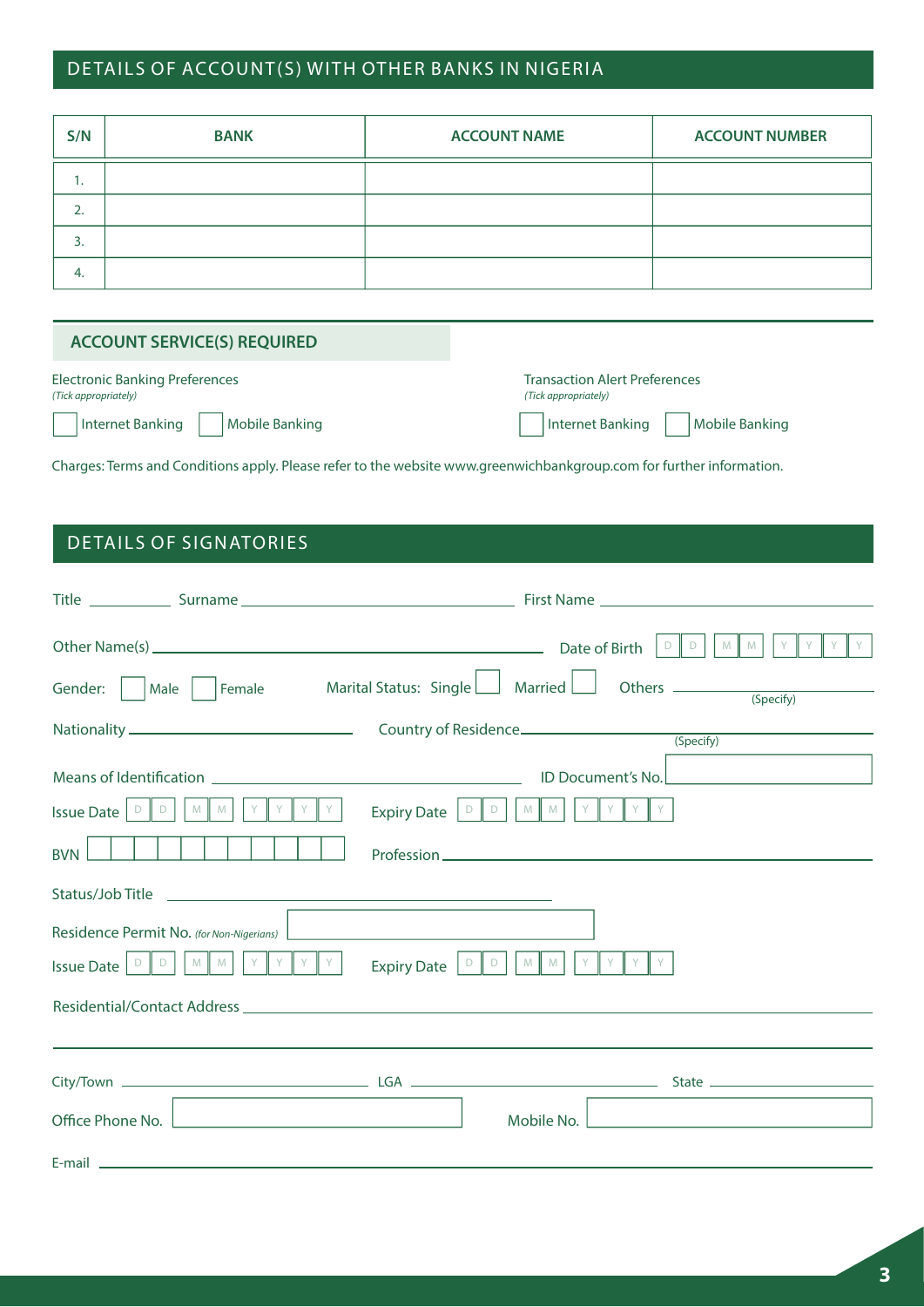## DETAILS OF SIGNATORIES

|                                                                                                                                                                                               | $Y$ $Y$                                                                                                                                  |
|-----------------------------------------------------------------------------------------------------------------------------------------------------------------------------------------------|------------------------------------------------------------------------------------------------------------------------------------------|
|                                                                                                                                                                                               | Gender: $\Box$ Male $\Box$ Female Marital Status: Single $\Box$ Married $\Box$ Others $\Box$ (Specify)                                   |
|                                                                                                                                                                                               |                                                                                                                                          |
|                                                                                                                                                                                               |                                                                                                                                          |
| YY<br>Y Y<br>Issue Date $ 0 \parallel 0$<br>$M$ $M$                                                                                                                                           | Expiry Date $\boxed{\circ}$ $\boxed{\circ}$ $\boxed{\circ}$ $\boxed{\circ}$ $\boxed{\circ}$ $\boxed{\circ}$<br>$Y$ $Y$ $Y$               |
| <b>BVN</b>                                                                                                                                                                                    |                                                                                                                                          |
|                                                                                                                                                                                               |                                                                                                                                          |
| Residence Permit No. (for Non-Nigerians)                                                                                                                                                      |                                                                                                                                          |
| <b>Issue Date</b> $\begin{bmatrix} \nD & D & D \n\end{bmatrix}$ $\begin{bmatrix} M & M & N \end{bmatrix}$ $\begin{bmatrix} Y & Y & Y \end{bmatrix}$ $\begin{bmatrix} Y & Y & Y \end{bmatrix}$ | DDD<br>$M$ $M$<br>$Y$ $Y$<br>Y<br><b>Expiry Date</b>                                                                                     |
|                                                                                                                                                                                               |                                                                                                                                          |
|                                                                                                                                                                                               |                                                                                                                                          |
|                                                                                                                                                                                               |                                                                                                                                          |
| Office Phone No.                                                                                                                                                                              | Mobile No.                                                                                                                               |
|                                                                                                                                                                                               |                                                                                                                                          |
|                                                                                                                                                                                               |                                                                                                                                          |
|                                                                                                                                                                                               | $Y$ $Y$<br>$Y -$<br>Y<br>$M$ $M$<br>$D$ $D$                                                                                              |
|                                                                                                                                                                                               | Gender: Male Female Marital Status: Single Married Others<br>(Specify)                                                                   |
|                                                                                                                                                                                               |                                                                                                                                          |
|                                                                                                                                                                                               | ID Document's No.<br><u> 1989 - Jan James Barnett, politik eta politik eta politik eta politik eta politik eta politik eta politik e</u> |
| Y<br>Y<br>${\mathbb M}$<br>Issue Date   D<br>D<br>M                                                                                                                                           | Y<br>Y Y Y Y<br>Expiry Date $\Box$<br>$M$ $M$                                                                                            |
| <b>BVN</b>                                                                                                                                                                                    |                                                                                                                                          |
| Status/Job Title                                                                                                                                                                              | <u>a sa barang sa mga barang sa mga barang sa mga barang sa mga barang sa mga barang sa mga barang sa mga barang sa </u>                 |
| Residence Permit No. (for Non-Nigerians)                                                                                                                                                      |                                                                                                                                          |
| $Y$ $Y$ $Y$<br>$M$ $M$<br>Issue Date $ 0 \parallel 0$                                                                                                                                         | $Y \parallel$<br>$M$ $M$<br>Expiry Date $ 0 \rangle$                                                                                     |
|                                                                                                                                                                                               |                                                                                                                                          |
|                                                                                                                                                                                               |                                                                                                                                          |
|                                                                                                                                                                                               |                                                                                                                                          |
| <u> 1980 - Johann Barbara, martxa alemaniar a</u><br>Office Phone No.                                                                                                                         | Mobile No.                                                                                                                               |
|                                                                                                                                                                                               |                                                                                                                                          |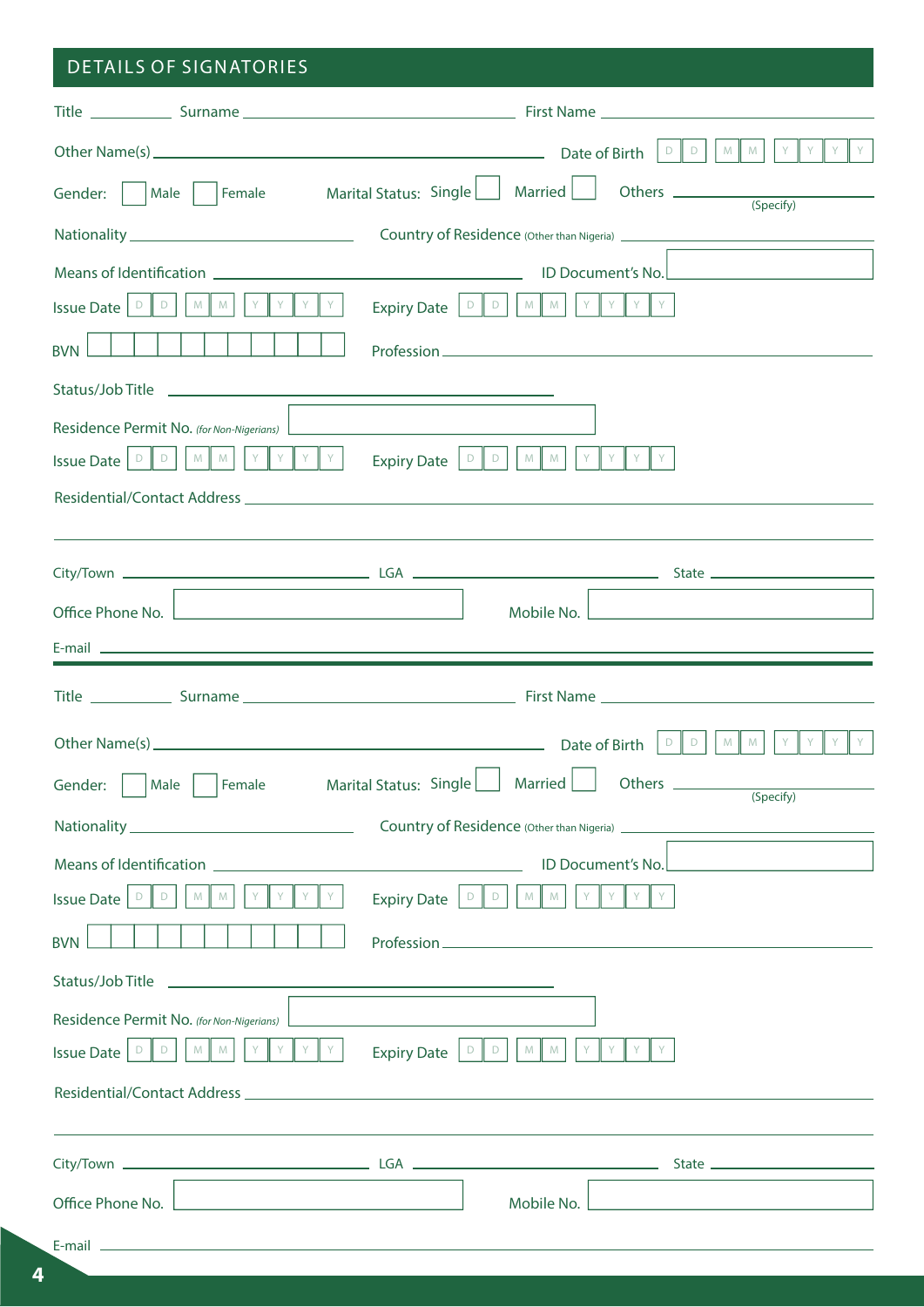#### DETAILS OF THE DIRECTORS/EXECUTIVES/PROMOTERS/EXECUTORS/TRUSTEES/ ADMINISTRATORS/PRINCIPAL OFFICERS/BENEFICIAL OWNERS

| STATUS: (tick appropriately)                                                                                                                                                                                                   |                                                                                                                         |                                   |                                                               |
|--------------------------------------------------------------------------------------------------------------------------------------------------------------------------------------------------------------------------------|-------------------------------------------------------------------------------------------------------------------------|-----------------------------------|---------------------------------------------------------------|
| <b>DIRECTOR</b><br>PARTNER/PROPRIETOR                                                                                                                                                                                          | <b>TRUSTEE</b>                                                                                                          |                                   | BENEFICIAL OWNER Others (Specify)                             |
|                                                                                                                                                                                                                                |                                                                                                                         |                                   |                                                               |
|                                                                                                                                                                                                                                |                                                                                                                         |                                   | $Y$ $Y$<br>$\mid$ Y $\mid$                                    |
|                                                                                                                                                                                                                                |                                                                                                                         |                                   | (Specify)                                                     |
|                                                                                                                                                                                                                                |                                                                                                                         |                                   |                                                               |
|                                                                                                                                                                                                                                |                                                                                                                         |                                   | ID Document's No.                                             |
| <b>Issue Date</b> $\begin{bmatrix} D & D \\ D & D \end{bmatrix}$ $\begin{bmatrix} M & M \\ M & M \end{bmatrix}$ $\begin{bmatrix} Y & Y & Y \\ Y & M & Y \end{bmatrix}$                                                         |                                                                                                                         |                                   |                                                               |
| <b>BVN</b>                                                                                                                                                                                                                     |                                                                                                                         |                                   |                                                               |
| Status/Job Title<br><u> 1989 - Johann Stoff, deutscher Stoffen und der Stoffen und der Stoffen und der Stoffen und der Stoffen und der</u>                                                                                     |                                                                                                                         |                                   |                                                               |
| Residence Permit No. (for Non-Nigerians)                                                                                                                                                                                       |                                                                                                                         |                                   |                                                               |
| <b>Issue Date</b> $\begin{bmatrix} D & D \\ D & D \end{bmatrix}$ $\begin{bmatrix} M & M \\ M & M \end{bmatrix}$ $\begin{bmatrix} Y & Y & Y \\ Y & M & Y \end{bmatrix}$                                                         | Expiry Date $\begin{bmatrix} D & D & D & M & M & N & N & N \end{bmatrix}$ $\begin{bmatrix} Y & Y & Y & N \end{bmatrix}$ |                                   |                                                               |
| Residential/Contact Address entrance and a series of the series of the series of the series of the series of the series of the series of the series of the series of the series of the series of the series of the series of t |                                                                                                                         |                                   |                                                               |
| the control of the control of the control of the control of the control of                                                                                                                                                     |                                                                                                                         |                                   |                                                               |
| Office Phone No.                                                                                                                                                                                                               | Mobile No.                                                                                                              |                                   | <u> 1989 - Johann Stein, mars an deutscher Stein († 1952)</u> |
| E-mail experience and the contract of the contract of the contract of the contract of the contract of the contract of the contract of the contract of the contract of the contract of the contract of the contract of the cont |                                                                                                                         |                                   |                                                               |
|                                                                                                                                                                                                                                |                                                                                                                         |                                   |                                                               |
| STATUS: (tick appropriately)<br>PARTNER/PROPRIETOR<br><b>DIRECTOR</b>                                                                                                                                                          | <b>TRUSTEE</b>                                                                                                          |                                   |                                                               |
|                                                                                                                                                                                                                                |                                                                                                                         | BENEFICIAL OWNER Others (Specify) |                                                               |
|                                                                                                                                                                                                                                |                                                                                                                         |                                   | Y .<br>Y                                                      |
| Gender:<br>Female<br>Male                                                                                                                                                                                                      | Married<br>Marital Status: Single                                                                                       |                                   | (Specify)                                                     |
|                                                                                                                                                                                                                                |                                                                                                                         |                                   |                                                               |
|                                                                                                                                                                                                                                |                                                                                                                         | ID Document's No.                 |                                                               |
| D<br>M<br>D<br>M<br><b>Issue Date</b>                                                                                                                                                                                          | $\mathsf D$<br>M<br>M<br><b>Expiry Date</b><br>D                                                                        |                                   |                                                               |
| <b>BVN</b>                                                                                                                                                                                                                     |                                                                                                                         |                                   |                                                               |
| Status/Job Title                                                                                                                                                                                                               |                                                                                                                         |                                   |                                                               |
| Residence Permit No. (for Non-Nigerians)                                                                                                                                                                                       |                                                                                                                         |                                   |                                                               |
| D<br>M<br>D<br>M<br><b>Issue Date</b>                                                                                                                                                                                          | D<br>M<br>M<br><b>Expiry Date</b><br>D                                                                                  |                                   |                                                               |
|                                                                                                                                                                                                                                |                                                                                                                         |                                   |                                                               |
|                                                                                                                                                                                                                                |                                                                                                                         |                                   |                                                               |
| Office Phone No.                                                                                                                                                                                                               | Mobile No.                                                                                                              |                                   |                                                               |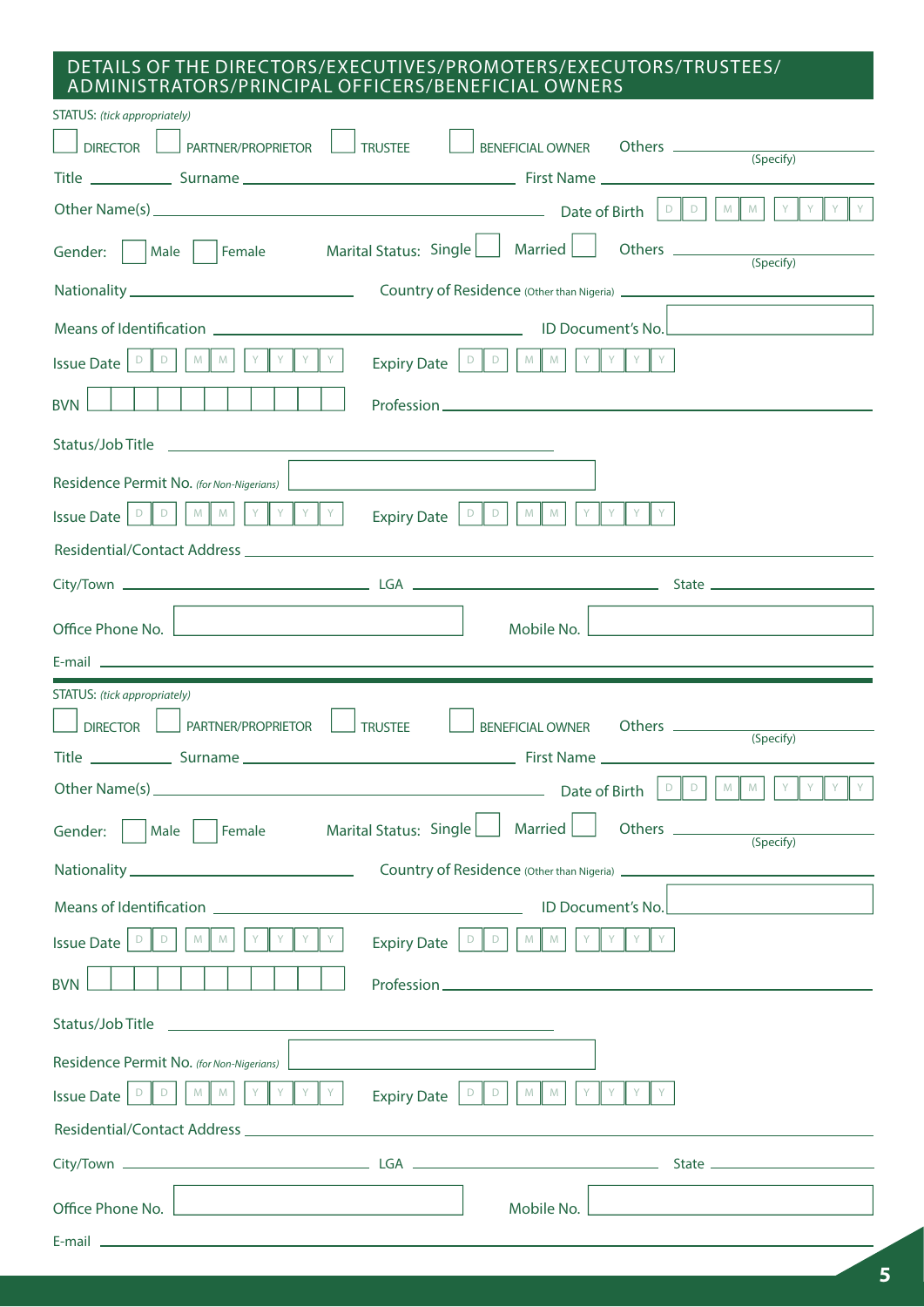#### DETAILS OF THE DIRECTORS/EXECUTIVES/PROMOTERS/EXECUTORS/TRUSTEES/ ADMINISTRATORS/PRINCIPAL OFFICERS/BENEFICIAL OWNERS

| STATUS: (tick appropriately)                                                                                                                                                                                  |                    |
|---------------------------------------------------------------------------------------------------------------------------------------------------------------------------------------------------------------|--------------------|
| PARTNER/PROPRIETOR<br>Others (Specify)<br><b>DIRECTOR</b><br><b>TRUSTEE</b><br><b>BENEFICIAL OWNER</b>                                                                                                        |                    |
|                                                                                                                                                                                                               |                    |
|                                                                                                                                                                                                               | $Y$ $Y$ $Y$        |
|                                                                                                                                                                                                               | (Specify)          |
|                                                                                                                                                                                                               |                    |
|                                                                                                                                                                                                               |                    |
| $Y$ $Y$ $Y$ $Y$<br>Issue Date $\boxed{\circ \parallel \circ \parallel \circ \parallel \wedge \parallel \wedge \parallel}$                                                                                     |                    |
| <b>BVN</b>                                                                                                                                                                                                    |                    |
|                                                                                                                                                                                                               |                    |
| Residence Permit No. (for Non-Nigerians)<br><u> 1980 - Jan Sterling Sterling, amerikansk politiker (</u>                                                                                                      |                    |
| D D   M   M   Y   Y   Y   Y<br>Expiry Date $\boxed{\circ}$ $\boxed{\circ}$ $\boxed{\circ}$ $\boxed{\wedge}$ $\boxed{\wedge}$ $\boxed{\vee}$ $\boxed{\vee}$ $\boxed{\vee}$ $\boxed{\vee}$<br><b>Issue Date</b> |                    |
|                                                                                                                                                                                                               |                    |
|                                                                                                                                                                                                               |                    |
| Office Phone No.<br>Mobile No.<br><u> 1980 - Andrea Andrew Maria (h. 1980).</u>                                                                                                                               |                    |
|                                                                                                                                                                                                               |                    |
|                                                                                                                                                                                                               |                    |
| STATUS: (tick appropriately)<br>PARTNER/PROPRIETOR<br><b>DIRECTOR</b><br><b>TRUSTEE</b><br><b>BENEFICIAL OWNER</b>                                                                                            |                    |
|                                                                                                                                                                                                               | (Specify)          |
| $D$ $D$                                                                                                                                                                                                       | $Y$ $Y$ $Y$<br>MMY |
| Married<br>Marital Status: Single<br>Female<br>Gender:<br>Male                                                                                                                                                | (Specify)          |
|                                                                                                                                                                                                               |                    |
| Means of Identification<br>ID Document's No.                                                                                                                                                                  |                    |
| Y<br>M<br>$Y \parallel$<br>Y<br>Y<br>M<br>D<br>D<br>M<br>D<br>M<br><b>Issue Date</b><br>D<br><b>Expiry Date</b>                                                                                               |                    |
| <b>BVN</b>                                                                                                                                                                                                    |                    |
| Status/Job Title                                                                                                                                                                                              |                    |
| Residence Permit No. (for Non-Nigerians)                                                                                                                                                                      |                    |
| Y<br>D<br>Y<br>Y<br>M<br>M<br>M<br>$D \parallel D$<br>D<br>M<br><b>Issue Date</b><br><b>Expiry Date</b>                                                                                                       |                    |
|                                                                                                                                                                                                               |                    |
|                                                                                                                                                                                                               |                    |
| Office Phone No.<br>Mobile No.                                                                                                                                                                                |                    |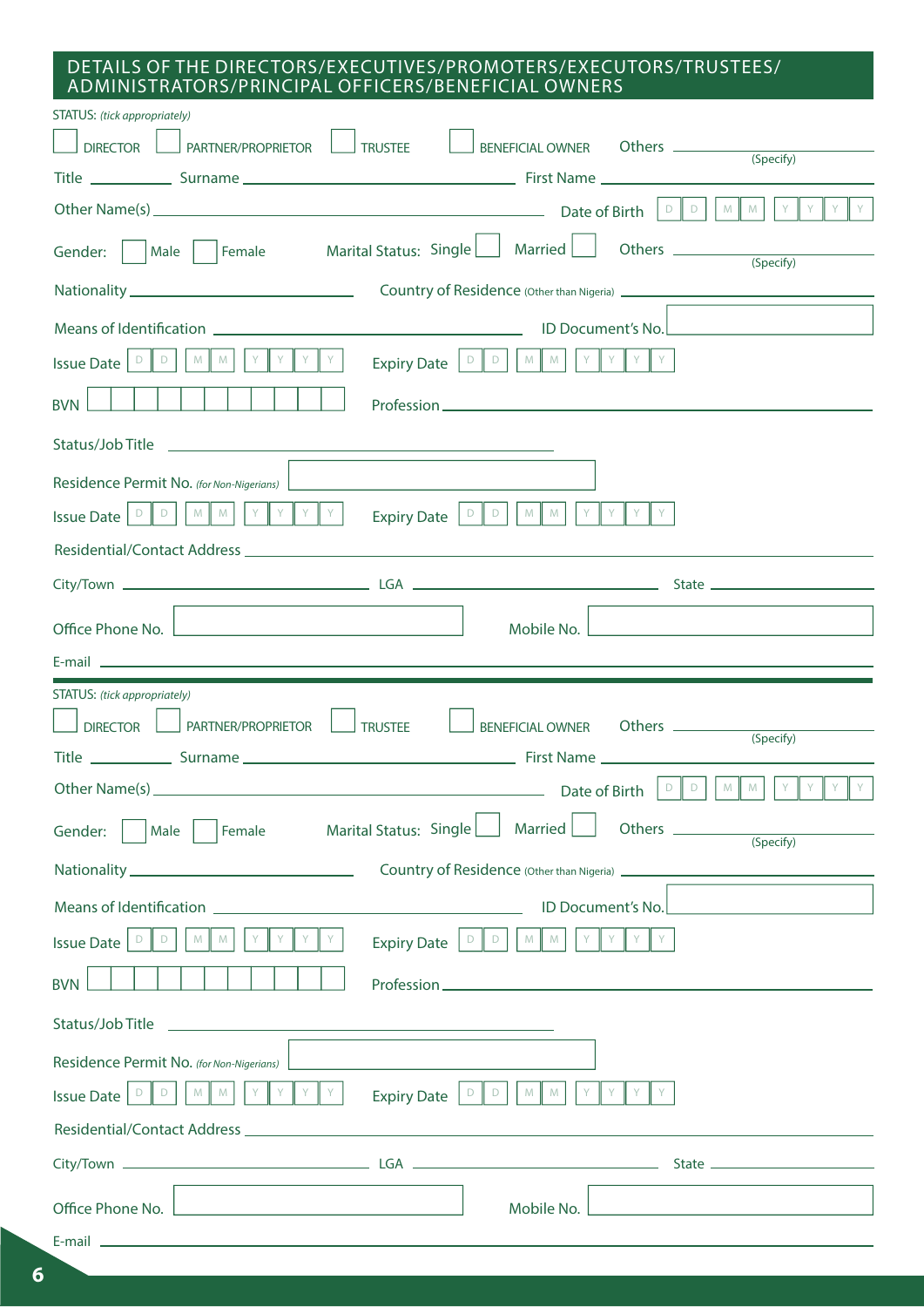## MANDATE AUTHORISATION/COMBINATION RULE (PLEASE TICK APPROPRIATELY )

| Sole Signatory<br>Either to Sign<br>Both to Sign                                                                                                                                                                                                                                                                                                                                                                                                                     |                  |                                                                           |
|----------------------------------------------------------------------------------------------------------------------------------------------------------------------------------------------------------------------------------------------------------------------------------------------------------------------------------------------------------------------------------------------------------------------------------------------------------------------|------------------|---------------------------------------------------------------------------|
| First Name <u>experience</u> and the series of the series of the series of the series of the series of the series of the series of the series of the series of the series of the series of the series of the series of the series o<br>Signatory Category 2008 Contract Contract Contract Contract Contract Contract Contract Contract Contract Contract Contract Contract Contract Contract Contract Contract Contract Contract Contract Contract Contract Contract |                  | Please write your first,<br>middle & last name at<br>the back of passport |
|                                                                                                                                                                                                                                                                                                                                                                                                                                                                      | <b>SIGNATURE</b> | PASSPORT PHOTOGRAPH                                                       |
|                                                                                                                                                                                                                                                                                                                                                                                                                                                                      |                  | Please write your first,<br>middle & last name at<br>the back of passport |
|                                                                                                                                                                                                                                                                                                                                                                                                                                                                      | <b>SIGNATURE</b> | PASSPORT PHOTOGRAPH                                                       |
|                                                                                                                                                                                                                                                                                                                                                                                                                                                                      |                  | Please write your first,<br>middle & last name at<br>the back of passport |
|                                                                                                                                                                                                                                                                                                                                                                                                                                                                      | <b>SIGNATURE</b> | PASSPORT PHOTOGRAPH                                                       |
|                                                                                                                                                                                                                                                                                                                                                                                                                                                                      |                  | Please write your first,<br>middle & last name at<br>the back of passport |
|                                                                                                                                                                                                                                                                                                                                                                                                                                                                      | <b>SIGNATURE</b> | PASSPORT PHOTOGRAPH                                                       |

**7**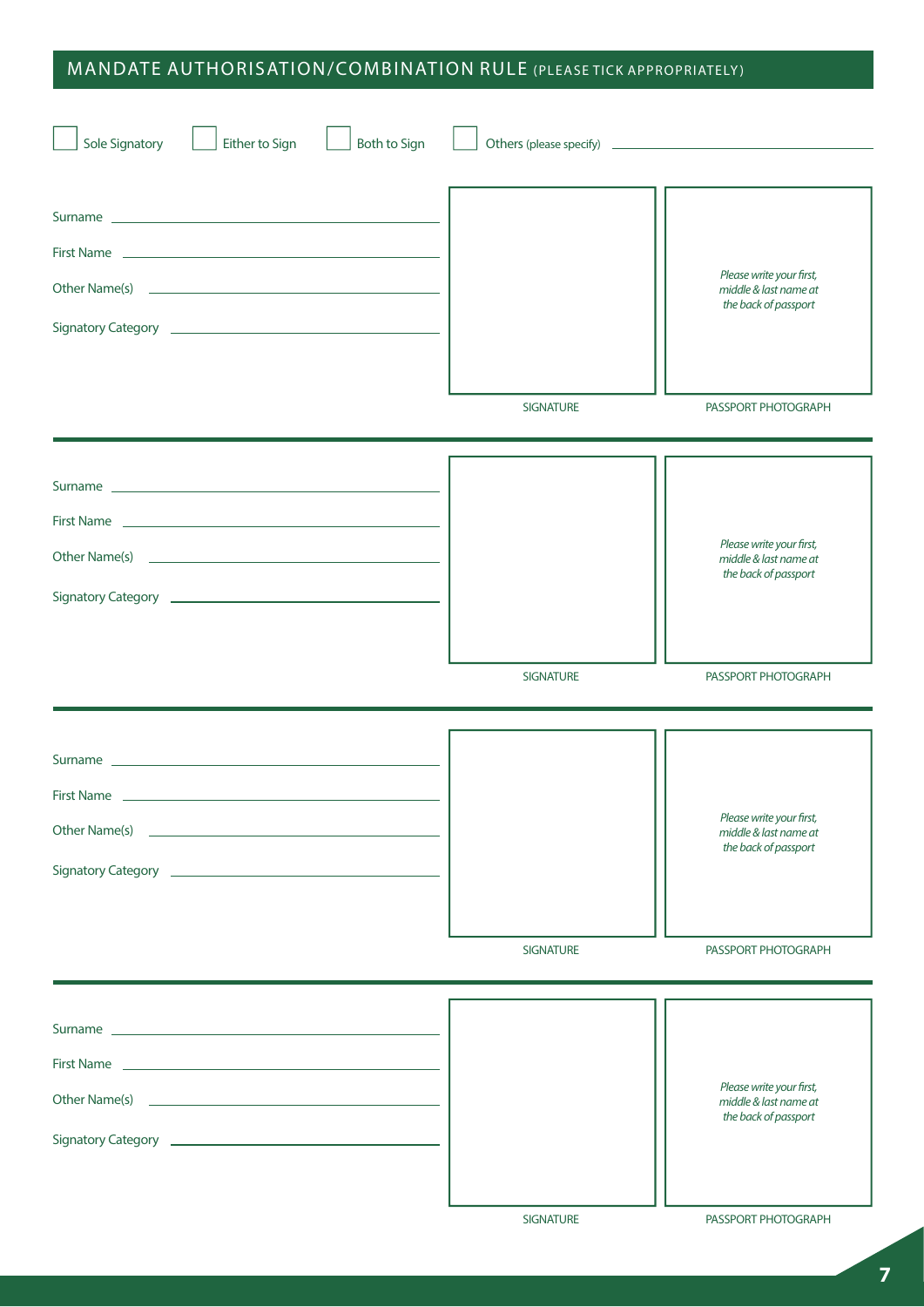## OUR DATA PROTECTION POLICY

Greenwich Merchant Bank Limited is committed to protecting your personal data and preserving the condentiality of information provided. Your personal data provided through this medium will be used for account opening and other lawful processing in line with applicable data protection regulations. By signing below, you are consenting to the processing of your personal data in line with the Bank's Privacy Policy. Please refer to the website www.greenwichbankgroup.com for further information.

#### **DIRECTOR / PARTNER / PROPRIETOR / TRUSTEE**

| Signature experience and the state of the state of the state of the state of the state of the state of the state of the state of the state of the state of the state of the state of the state of the state of the state of th | M<br>Date |
|--------------------------------------------------------------------------------------------------------------------------------------------------------------------------------------------------------------------------------|-----------|
| DIRECTOR / COMPANY SECRETARY / PARTNER / PROPRIETOR / TRUSTEE                                                                                                                                                                  |           |
|                                                                                                                                                                                                                                | Date      |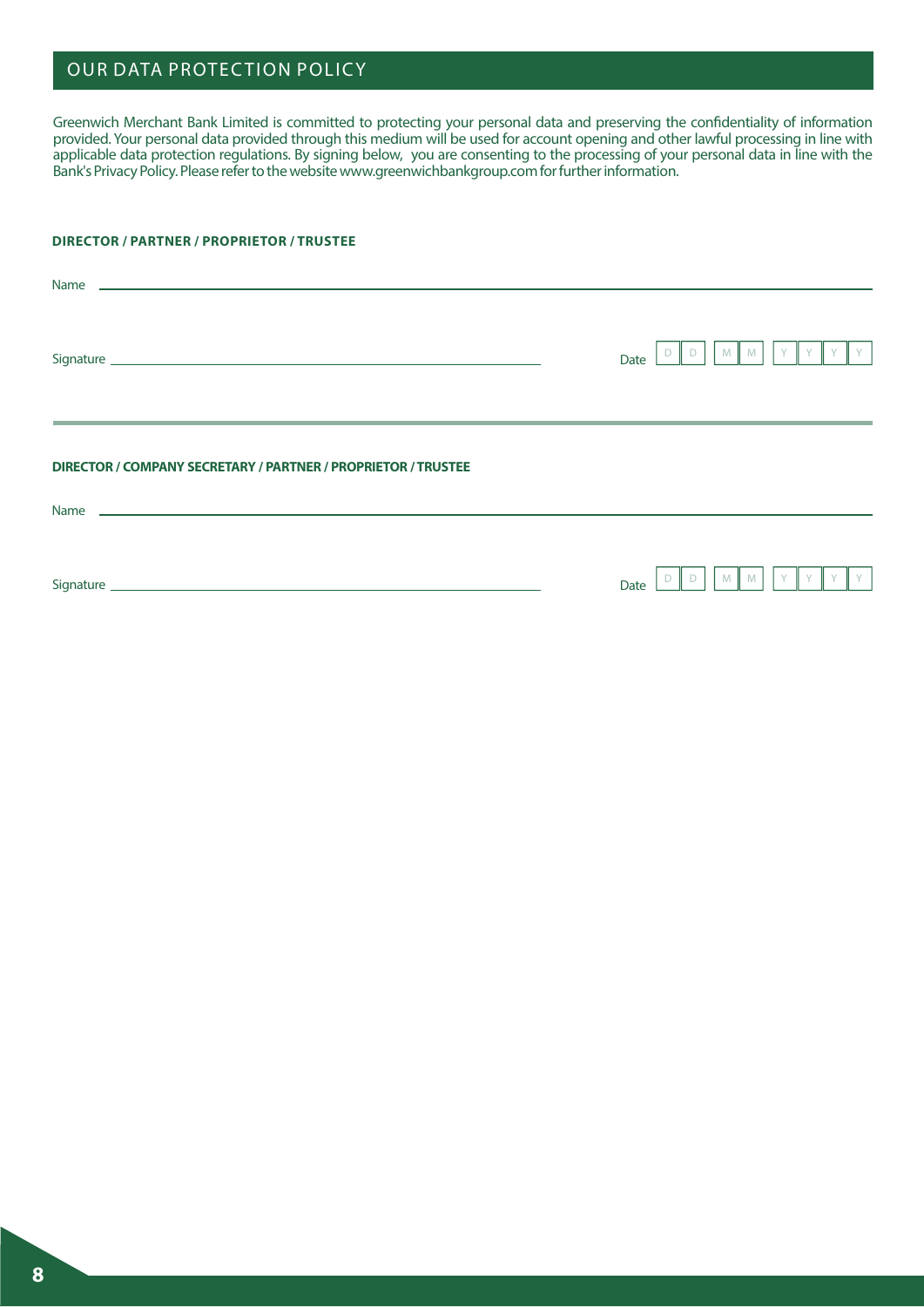#### **GENERAL TERMS AND CONDITIONS**

#### **Introduction**

These Terms and Conditions are applicable to all accounts whether opened on the date of signing or on a prior/later date. The undersigned undertakes and agrees to be bound by these Terms and Conditions.

#### **Operation of Account**

- The Company/Entity (hereinafter referred to as the "Account Holder") is liable for any overdraft or obligation arising from or in connection with the account(s) and the Bank is hereby authorised to debit the account(s) with all interest, commission and/or other banking charges and expenses (including legal charges) incurred in connection with the account(s).
- 2. The Account Holder agrees to maintain the minimum balance and to comply with all other conditions applicable to its accounts, including Investments, Current and Domiciliary Accounts. The Bank may decide from time-to-time at its sole discretion without prior notice to the Account Holder to impose service charges on the account(s) if the minimum credit balance in such account(s) is/are less than the balance prescribed by the Bank.
- 3. The Bank reserves the right to debit the Account Holder's account in case of erroneous credit made to the account.
- 4. The Account Holder agrees to assume full responsibility for the genuineness, correctness and validity of all endorsements appearing on all cheques, orders, bills, notes, negotiable instruments and receipts or other documents deposited in the Account Holder's account.
- 5. If a cheque credited to the Account Holder's account is returned dishonoured, the same may be transmitted to the Account Holder through the last known address either by bearer or by post.
- 6. The Account Holder agrees to notify the Bank of any disagreement with entries on the Account Holder's Bank Statements within fifteen (15) days of the dispatch of the Bank Statement. Failing receipt by the Bank of a notice of disagreement of entries within 15 days from the date of dispatch of the Account Holder's Bank Statement, it will be assumed by the Bank that the Statement as rendered, is correct.
- 7. Withdrawal from any Domiciliary Account shall be made only in line with the mode allowed by extant laws and regulatory directives.

#### **Collateral**

8. All monies, securities, bonds, collaterals, shares, shipping documents, banknotes, gold or other valuables and property of whatever nature which are held in the name of the Account Holder by the Bank whether in any type of account or otherwise shall be so held as security to guarantee the settlement of any debit balance due to the Bank arising under these general terms and conditions or any credit or facility granted or that may be granted to the Account Holder in future. Furthermore, the Account Holder agrees to keep such within the Bank's possession as collateral against credit facilities until the Account Holder fully pays all indebtedness to the Bank including due interests, commission expenses and other due charges. If the Account Holder does not pay such indebtedness to the Bank upon first request, the Account Holder herewith authorises the Bank to set off the

outstanding balance without having to notify or inform the Account Holder beforehand. This authorisation is irrevocable, and the Account Holder cannot cancel it without the Bank's written consent. The Bank shall have the right to always set off the balance in the Account Holder's accounts towards satisfaction of any of the Account Holder's liabilities to the Bank or to any other account or in any other respect whether such liabilities are present or future, actual or contingent, primary, several or joint. The debit balance of any of the Account Holder's accounts will be secured by the credit balance of any other Account Holder's accounts opened in any currency. The Bank may debit any of the Account Holder's accounts opened at any of its business offices with the amount of any bills, guarantees, cheques and drawings, given, presented or purchased and signed by the Account Holder.

9. Any delay or omission by the Bank in exercising or enforcing (whether wholly or in part) any right or remedy arising in respect of the account(s) shall not be construed as a waiver of such right or remedy.

#### **Right of Set-off**

10. The Bank may at any time and without notice to the Account Holder, combine all or any of the Account Holder's accounts and liabilities to the Bank in Nigeria (or elsewhere) whether severally or jointly with any person and set off all or any monies standing to the credit of the Account Holder in such accounts including the Account Holder's deposits with the Bank (whether matured or not) towards satisfaction of any of the Account Holder's liabilities to the Bank, whether as principal or surety, actual or contingent, severally or jointly, primary or collateral with any other person and the Bank may apply any necessary currency conversion at the Bank's own rate of exchange other than the prevailing rate. Exchange risks associated with any collateral, cash or otherwise used in satisfaction of outstanding debt shall be borne by the Account Holder.

#### **Currency Conversion**

11. The Bank will not be held liable for any exchange loss incurred by the Account Holder in converting/transferring the balance from one currency account to another currency account on the instruction of the Account Holder or the use of any ebanking platform to carry out transactions in a currency other than the currency of the account.

#### **Dormant Account**

12. If the Bank classifies an account as dormant, any balance in the account will remain the Account Holder's property. Interest will continue to be paid where it applies to the Account Holder's account. The Account Holder can contact the Bank at any time in relation to any fund in the Account Holder's dormant account and the Bank will reinstate the Account Holder's account.

#### **Closure of Account**

13. The Bank shall have the right at any time and at its absolute discretion, by giving written notice to the Account Holder to close the account without giving any reason for taking such action, and without incurring any liability whatsoever to the Account Holder in so doing. In the event of such closure, the Bank will return any amount standing to the Account Holder's credit to the Account Holder's registered address or issue bank drafts for the Account Holder's pick-up at the branch of account domicile, after deduction of any tax, charges and fees (if applicable).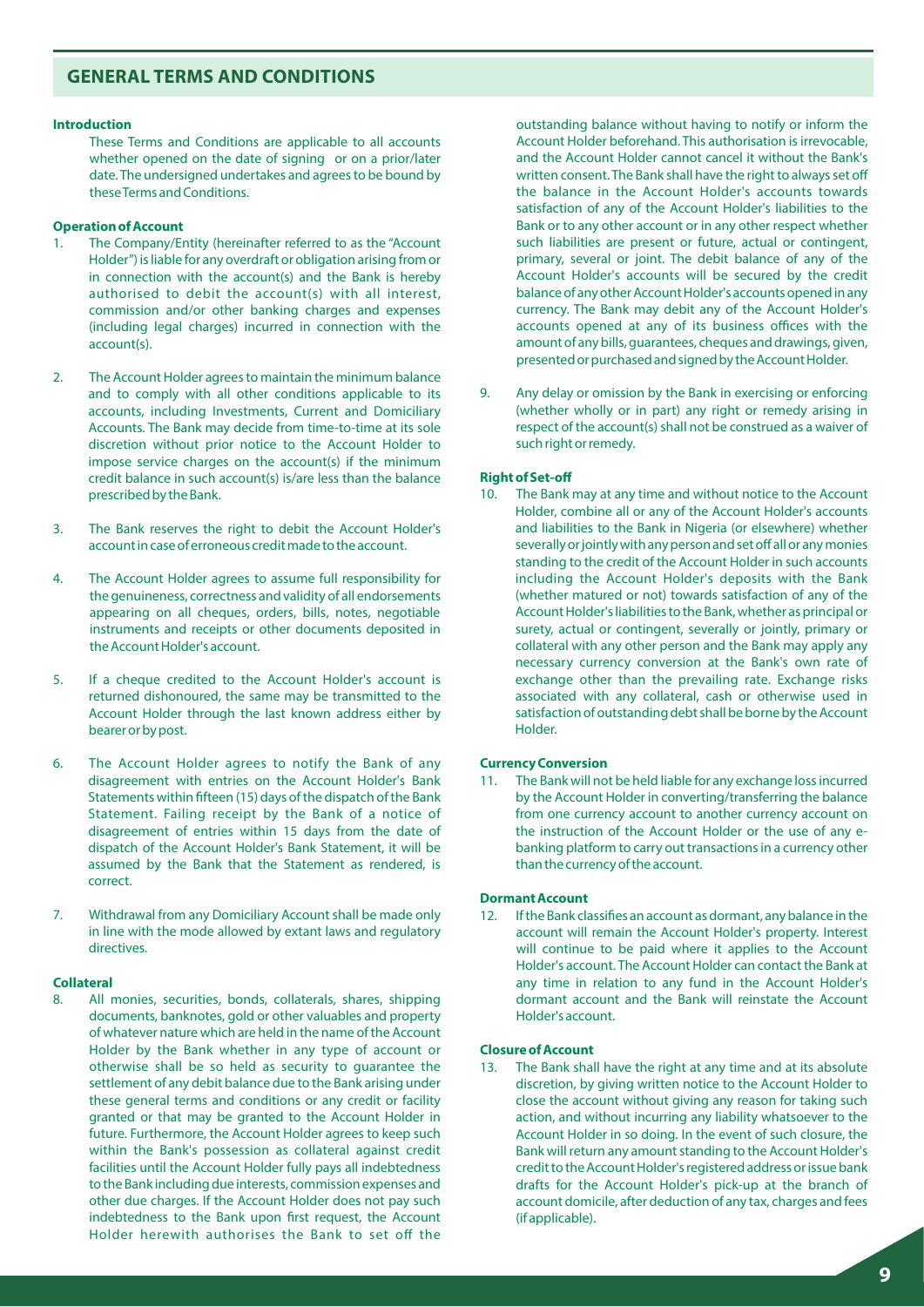- 14. If the Bank discontinues a product that the Account Holder has with the Bank, the Bank may close the Account Holder's account by giving the Account Holder a notice. A suitable alternative account (if there is one) will be indicated to the Account Holder. If the Account Holder does not give the Bank instructions to the contrary, the Bank will transfer the funds to that account when the Bank closes the Account Holder's account.
- 15. The Account Holder may close its account for any reason and the Account Holder's existing credit balances shall be paid provided that:
	- (a) The Account Holder destroys all cheques issued on the account;
	- (b) The Account Holder repays any money owed the Bank including the amount of any cheque, card transactions or other payment instructions and any charges or interest incurred which the Bank had not debited to the account.

The Account Holder hereby agrees that the Bank's action in closing the account shall be effective and binding upon the Account Holder as from the date of the said notice. The Account Holder hereby irrevocably waives in advance any right, whether legal or otherwise, that the Account Holder may have against the Bank in any proceedings whatsoever to complain about the Bank's actions and/or decisions to close the account.

#### **Transactions Notification Services**

- 16. The use of Transaction Notification Service shall be subject to the following terms and conditions:
	- 16.1. The Transaction Notification Service is an information service which is given after the occurrence of a transaction. All transaction messages sent by alerts are therefore presumed and treated as having been authorised by the Account Holder and the Bank shall therefore have no liability whatsoever to the Account Holder.
	- 16.2. The Account Holder hereby accepts responsibility for the confidentiality and security of the alert and shall ensure that any mobile device linked to the account is in safe custody and that the Account Holder alone has access to the email alert.
	- 16.3. The Bank shall not be liable for any loss arising from the Account Holder's inability to receive notification due to system downtime arising from:
		- (a) Circumstances beyond its control, including strikes and disputes;
		- (b) System maintenance upgrading or similar circumstance;
		- (c) Failure of service provider to deliver notification on time.
	- 16.4. The Account Holder agrees to pay the Bank's fees and commission as may be specified from time-to-time, for the provision of this service. The Account Holder hereby authorises the Bank to debit any of its account(s) with such fees and commission.
	- 16.5. If the Bank provides by email any confidential information requested by the Account Holder, the Account Holder agrees that the Bank shall not be liable if

the information provided is lost or intercepted, altered or misused by a third party.

- 16.6. Where the Account Holder's designated mobile device is lost, missing or stolen, the Account Holder undertakes to make a report to the Bank within 24 hours for the service to be terminated.
- 16.7. The Bank shall not be liable for any information that is disclosed to any unauthorised person due to the Account Holder's negligence.
- 16.8. Either party may terminate this service upon seven days' notice. However, the Bank may terminate this service with or without notice if circumstances so warrant.

#### **Change in Terms, Conditions and Regulations**

- 17. It is agreed that the Bank shall have the right to modify the nature, conditions, and stipulations of these Terms and Conditions including the rate of interest, commissions and other conditions to any account by a written notice to the Account Holder or by notice through any other medium. Any such amendments shall be binding on the Account Holder from the date of the said notice whether or not the Account Holder actually received the notice.
- 18. The Account Holder agrees to accept as due notification any notice of change in conditions governing the account directed to the Account Holder's last known address or through any other medium and to be bound by such change.

#### **Accounts of Non-Residents and United States of America (USA) Entities**

- 19. If the Account Holder is registered or incorporated outside Nigeria, the Account Holder shall ensure that the account complies with any law or rules applicable where the Account Holder is registered or incorporated, including any tax, foreign exchange or applicable capital controls and with all payments, reporting or filing requirements that may apply as a result of the Account Holder's country of registration, incorporation or domicile.
- 20. The Account Holder agrees to provide the Bank with such information as the Bank may reasonably require from time to time, enabling the Bank or any of its subsidiaries to comply with any applicable law. Where an Account Holder does not provide the requisite documentation in line with the United States Foreign Accounts Tax Compliance Act (FATCA) requirements within 90 days from the date of the request, the Bank may at its sole discretion close the account. The Account Holder must contact the Bank immediately or at the latest within 30 (thirty) days if the Account Holder becomes registered or incorporated in the USA. If the Account Holder becomes registered or incorporated in USA, the Account Holder must complete and return to the Bank as soon as reasonably possible any relevant USA tax or waiver documentation that applies to the Account Holder and that the Bank may request from time to time.

#### **Account Information Changes and Information Sharing**

- 21. The Account Holder must contact the Bank immediately or at the latest within 30 (thirty) days if at any time in the future there is a material change to the information it had previously provided to the Bank.
- 22. Except where the Bank is negligent or in willful default, the Bank shall have no responsibility to the Account Holder if any information the Bank holds about the Account Holder is/or becomes inaccurate, incomplete or stale.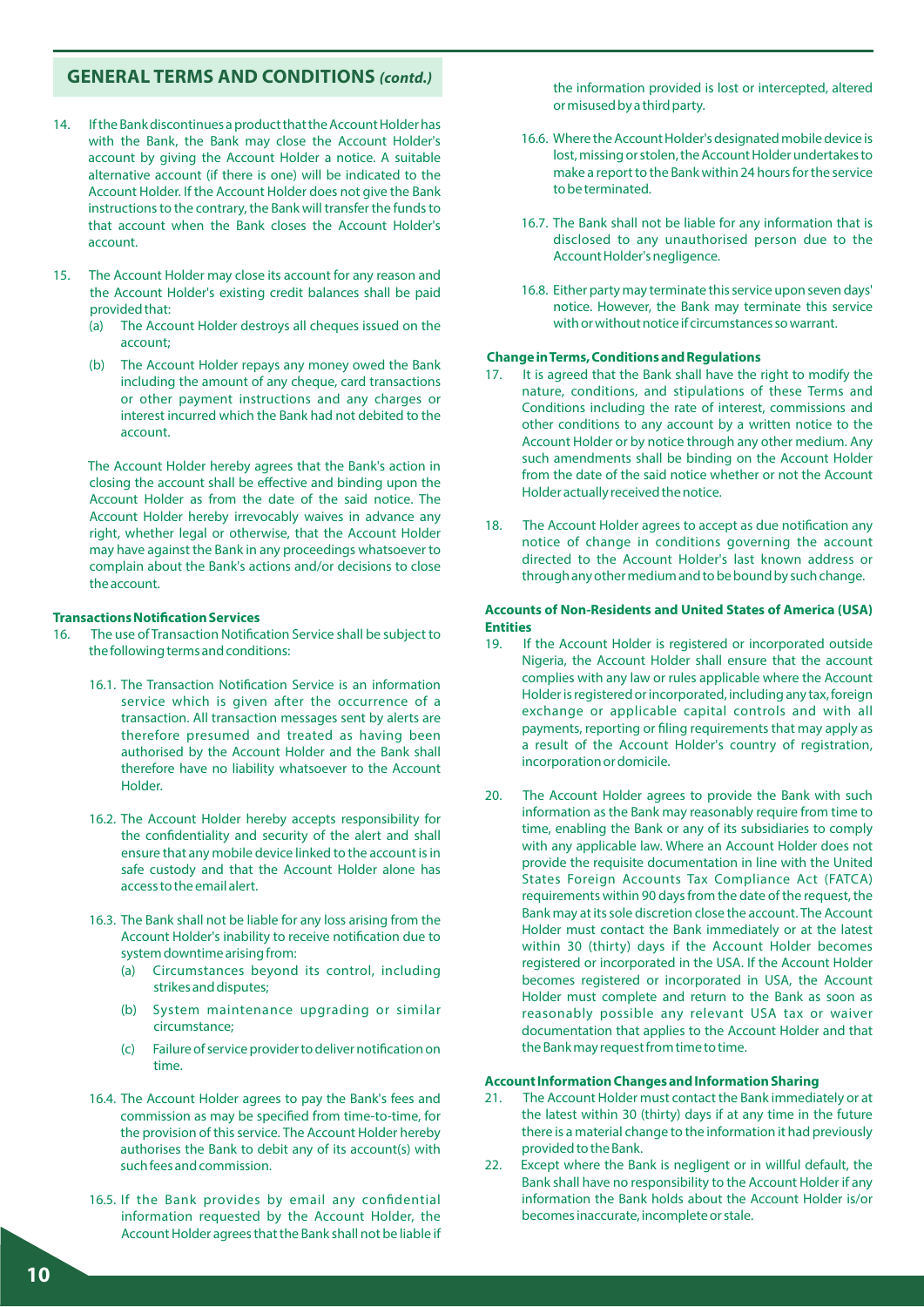- 23. Subject to applicable local laws, the Account Holder hereby agrees that Greenwich Merchant Bank Limited or any of its subsidiaries and affiliates can share the Account Holder's information with domestic or foreign regulators/tax authorities where necessary to establish the Account Holder's tax liability in any jurisdiction, where required by domestic or foreign regulators/tax authorities, the Account Holder agrees that the Bank may withhold or pay out from the Account Holder's account(s) such amounts as may be required according to applicable laws, regulations, agreements with regulators or authorities.
- 24. The Account Holder agrees to comply with all terms and conditions issued by the Bank governing the use of electronic banking services which the Bank may from time to time offer and provide to the Account Holder in order to ensure banking convenience.

#### **Electronic Banking Terms & Conditions**

- 25. The Account Holder confirms and agrees that the following terms and conditions shall govern the electronic banking transactions with the Bank.
	- 25.1. "Service" means the Electronic Banking Services of Greenwich Merchant Bank Limited ("the Bank"), including ATM Transaction, Internet Banking, Device Banking, Secure Message Facility and Bills Payment Services.
	- 25.2. "Usernames and Password" means the enabling code with which the Account Holder accesses the system and which is known to the Account Holder only.
	- 25.3. "Account" means a current or investment account or other account(s) maintained with the Bank at any of the Bank's branches in Nigeria and/or other countries.
	- 25.4. "PIN" means the Account Holder's Personal Identification Number.
	- 25.5. "Mailing Address" means the Account Holder's mailing address in the Bank's records as updated from time-totime.
	- 25.6. "Instruction"means the Account Holder's request to the Bank for services.
	- 25.7. ''ATM" means Automated Teller Machine that dispenses cash or receives cash/cheque lodgment and also performs other electronic banking transactions.
	- 25.8. "ATM Card" means the card used by the Account Holder for processing transactions through Automated Teller Machine.
	- 25.9. "Secure Message Facility"means the facility within the e-Banking Service that enables the client to send electronic messages (e-mail, SMS) to the Bank, including without limitation, free-format messages, xed format messages, or instruction to make payments, requests for cheque books, banker's drafts or the purchase or sale of securities and interest in mutual fund.

#### 26. **The Password/E-mail**

- (a) The Account Holder understands that its password/email is to be used to give instructions to the Bank and accordingly undertakes:
	- That under no circumstance shall the password be disclosed to or assessed by unauthorised person(s).
- (ii) Not to write the password to avoid third party coming across same.
- (iii) That the Bank is hereby instructed and authorized to comply with any instructions given to the Bank through the use of the service.
- (b) Once the Bank is instructed by means of the Account Holder's PIN the Bank is entitled to assume that those are the instructions given by the Account Holder and to rely on same.
- (c) The Account Holder's password/PIN must be changed immediately it becomes known to unauthorised persons;
- (d) The Bank is exempted from any form of liability whatsoever for complying with any or all instruction(s) given by means of the Account Holder's password/PIN if by any means: the password/PlN becomes known to a third party or otherwise becomes compromised;
- (e) Where an Account Holder notifies the Bank through email of the intention to change the password/PIN arising from loss of memory of same, or that it has come to the notice of a third party, the Bank shall, with the consent of the Account Holder, delete same and thereafter allow the Account Holder to enter a new password/PIN provided that the Bank shall not be responsible for any loss that occurs between the period of such loss of memory of the password/PlN or knowledge of a third party and the time the report is lodged with the Bank.
- (f) Once an Account Holder's password/PIN is applied, it shall be sufficient confirmation of the authenticity of the instruction given.
- (g) The Account Holder shall be responsible for any instruction given by means of the Account Holder's password/PIN. Accordingly, the Bank shall not be responsible for any fraudulent, duplicate or erroneous instructions given by means of the Account Holder's password/PIN.
- 27. Where an ATM card is issued to an Account Holder, the card shall remain the property of the Bank at all times. The Bank may, at its sole discretion, cancel the ATM card and request its return at any time, in which case the Account Holder shall immediately comply with such request.
- 28. The ATM card is issued entirely at the risk of the Account Holder who shall indemnify the Bank for all loss or damage howsoever caused resulting from the use of the card. The Account Holder shall take every possible care to prevent the card from being lost, mislaid or stolen and the Account Holder undertakes not to pass the card to any unauthorised person.
- 29. The Account Holder shall notify the Bank immediately if the ATM card is lost, mislaid or stolen or if it comes into the hands of unauthorised person(s) or if the PIN is unwittingly or otherwise disclosed or made available to a third party. In all circumstances, the Bank will not be liable for any damages or loss resulting from loss of the card. Where oral notice of loss or theft is given, the Account Holder shall ensure that such is communicated in writing to the Account Holder's branch of the Bank within 48 hours of the receipt of oral notice.
- 30. The Bank shall debit the Account Holder with the amount of any withdrawal, transfer, payment for goods and services at point of sales (POS) terminals and all such payments as are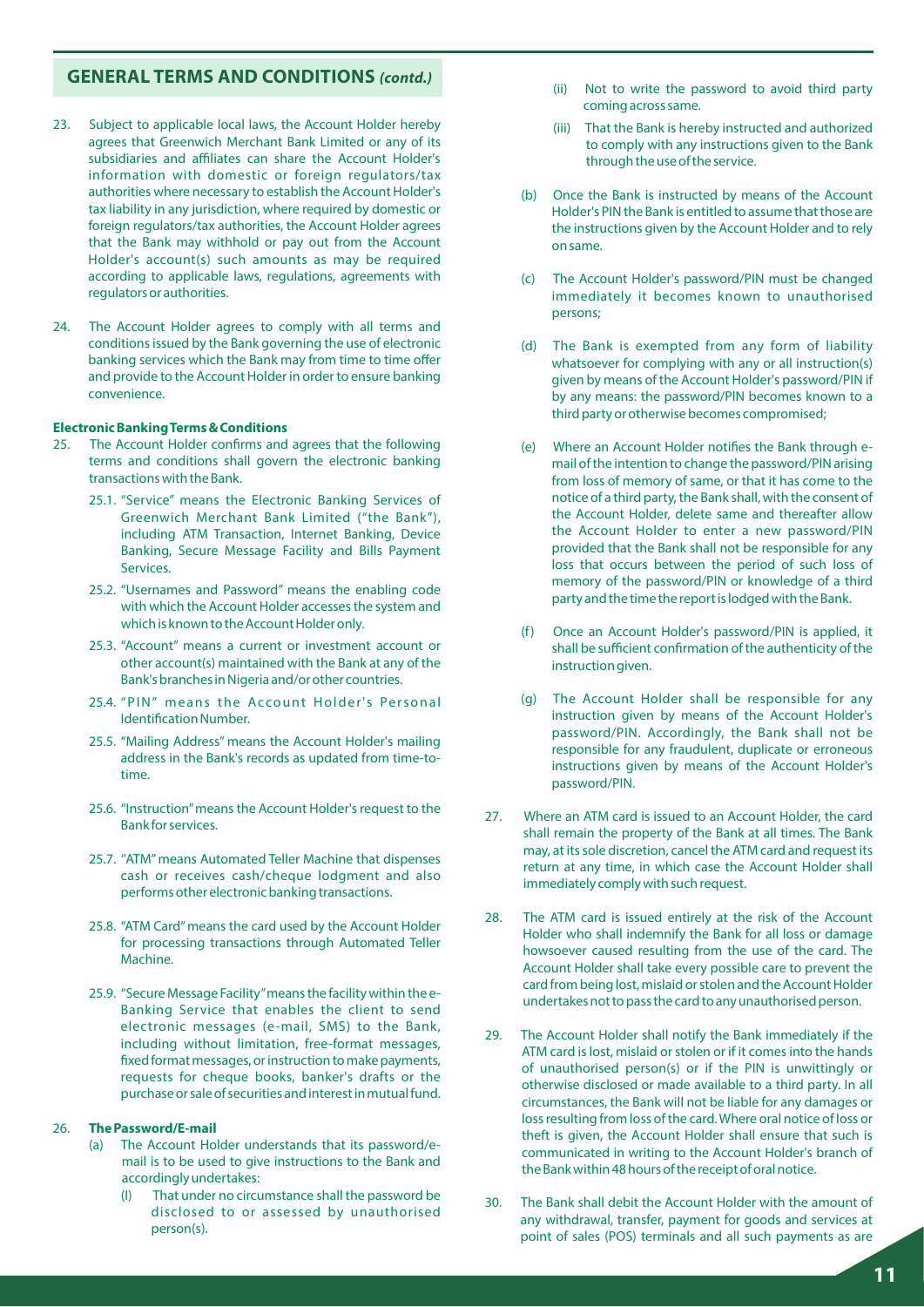effected by the use of the ATM card along with the related bank charges.

- 31. The Bank reserves the right to limit the total cash withdrawn by the Account Holder and total amount spent on POS terminals during any 24-hour period. The Bank shall not be responsible for any loss or damage arising directly or indirectly from any malfunction or failure of the ATM card or the ATM or the temporary insufficiency of funds in such machine.
- 32. The Account Holder's Responsibility:
	- (a) The Account Holder undertakes to be absolutely responsible for safeguarding its username, password and PIN. Under no circumstance shall the Account Holder disclose any of all of these to any unauthorised person.
	- (b) The Account Holder undertakes to ensure the secrecy of its PIN and password by not reproducing the same in any manner whatsoever either in writing or otherwise capable of making it known to persons other than those approved by the Account Holder.
	- (c) The Bank is expressly exempted from any liability arising from unauthorised access to the Account Holder's account and/or data as contained in the Bank's records via its services, which arises as a result of inability and/or otherwise of the Account Holder to safeguard his/her PIN, password and/or failure to log out of the system completely by allowing on screen display of its account information.
	- (d) The Bank is further relieved of any liability as regards breach of duty of secrecy arising out of the Account Holder's inability/failure to scrupulously observe and implement the provisions of the above clauses.
	- The Account Holder's access code and password must be changed immediately it becomes known to any unauthorised person(s). The Account Holder is therefore under a duty to notify the Bank by contacting the Bank's customer care centre by telephone and in writing whenever its access code and/or password is suspected to be or has become known to unauthorised person(s).
	- (f) The Account Holder shall be responsible for any fraud, loss and/or liability to the Bank or third party arising from usage of the Account Holder's access code, password and/or PIN by either a third party or through other unauthorised access. Accordingly, the Bank shall not be responsible for any fraud that arises from usage of the Account Holder's access code, password and/or PIN.
	- (g) The Account Holder undertakes to ensure that its PIN is not one that can be easily guessed by anyone including but not limited to addresses, telephone numbers, anniversaries, birthdays, simple sequence numbers, etc.
- 33. Upon enrolling an Account Holder for the service, the Account Holder may be charged the applicable monthly fee and/or usage fee whether or not the Account Holder makes use of the service during the period in question.
- 34. Under no circumstances will the Bank be liable for any damages including without limitation, direct or indirect, special, incidental or consequential damages, losses or

expenses arising in connection with this service or use thereof or inability to use by any party, or in connection with any failure of performance, error, omission, interruption, defect, delay in operation, transmission, computer virus or online or system failure, even if the Bank or its representatives thereof are advised of the possibility of such damage or losses.

- 35. The Account Holder acknowledges that alert and other information sent to or accessed by them contain confidential information and should such information be sent to a third party through no fault of Greenwich Merchant Bank Limited, the Bank shall not be held liable.
- 36. The Bank will not be liable for non-delivery or delayed delivery of alerts or emails, or for errors, losses or distortions in transmission of alerts and emails to the Account Holder. The Bank shall not be liable for non-receipt of alerts due to technical defects on the Account Holder's device or computer or any damage or loss incurred by the Account Holder as a result of causes not directly attributable to the Bank.
- 37. The Bank shall not be liable to the Account Holder, or to any third party for any drawing, transfer, remittance, disclosure, any activity, or incidence on the Account Holder's account, whether authorised by the Account Holder or not, provided that such drawing, transfer, remittance, disclosure, or any activity or incidence was the Account Holder authorised or made possible by the fact of the knowledge and/or use or manipulation of the Account Holder's password or otherwise by the Account Holder's negligence. The Account Holder hereby acknowledges that its password shall be known only to the Account Holder and kept secret at all times.
- 38. In the event of loss or theft of the device or compromise of the security of the email account, the Account Holder shall call the Bank's hotline: +234 (1) 6370000, or send email to customercare@greenwichbankgroup.com and notify the Bank in writing within 24 hours of the loss/theft of device or computer and or email/password compromise.
- 39. The Bank in its absolute discretion and without prior notice can temporarily suspend any, or all of the services or terminate them completely.

#### **Declaration**

We hereby authorise and grant consent to the Bank to carry out the necessary checks on our Company at the various Bureaus and reference agencies and share our information with such Agencies. The Bank is discharged from any form of liability or damages made against the Bank by virtue of us granting this consent.

We authorise the Bank to debit our account with the applicable charges for legal search conducted on our account at the Corporate Affairs Commission or the relevant agency/authority.

#### **E-mail Indemnity**

The Account Holder hereby requests the Bank to act in accordance with any instructions, information or other communications provided to the Bank, which reasonably appear to have been furnished by the Account Holder on its behalf by email. This applies whether they are transmitted directly from a computer/device owned by the Account Holder or otherwise. This applies at any time, and in relation to any business or transactions, which the Account Holder may have with the Bank, or in which the Bank may be acting on its behalf or in accordance with its instructions.

The Account Holder acknowledges receipt of the following warning – The Bank cannot detect from inspection of e-mails whether the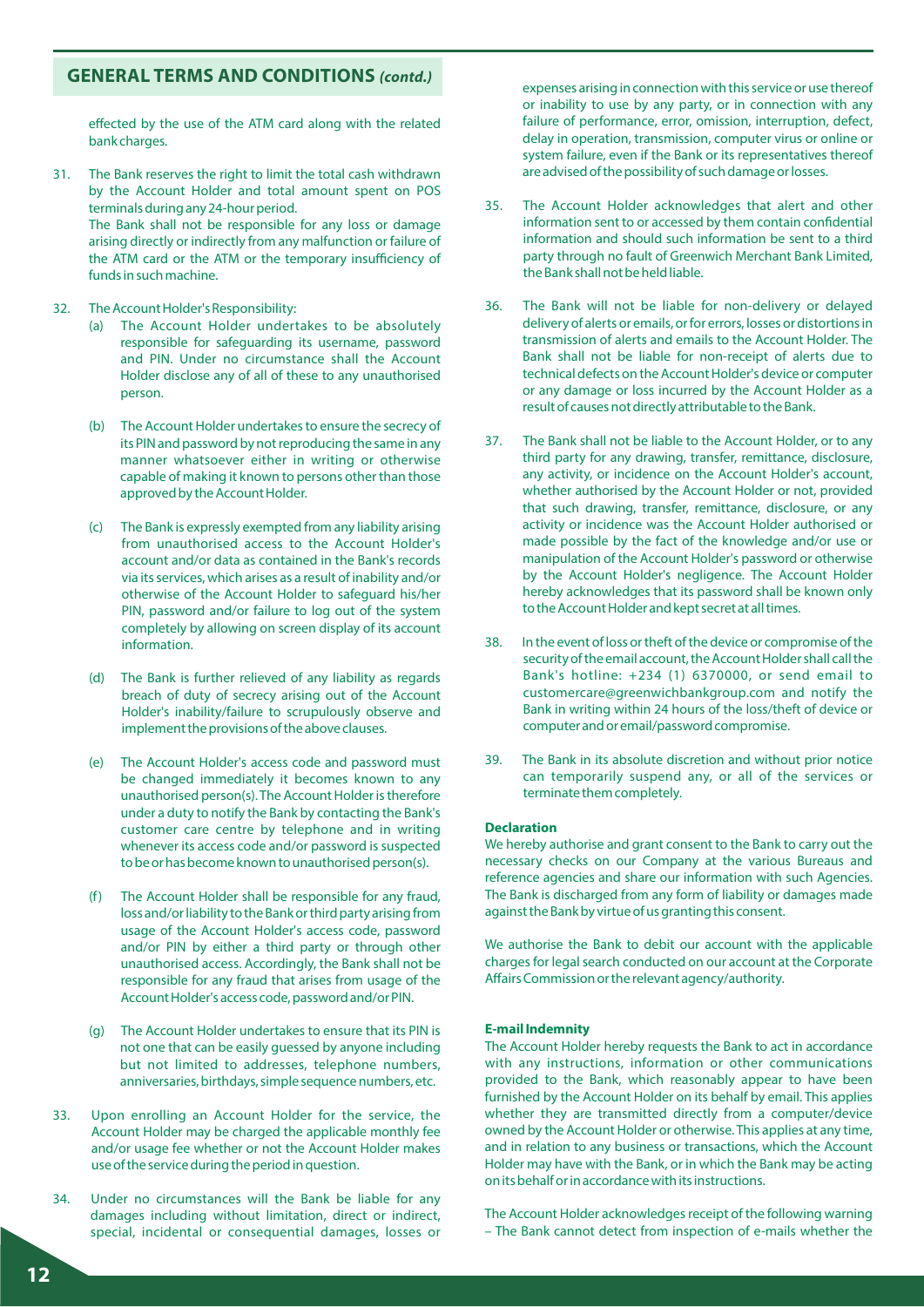original document from text or other content of any email (or any document or other file attached to an email) was forged, unauthorised, wrongfully altered, misused or whether any of the transmission details included in a received email such as the sender's name, the email address, the date or time of sending, server details or the route through which the email travelled are false.

Because of this, the Account Holder realises that the Bank cannot accept any liability for loss or damage to it, resulting from failure to detect such matters in any document or email furnished or appearing to have been furnished by it. The Bank requires the following indemnity before agreeing to the Account Holder's request.

The Account Holder acknowledges the Bank's warning and indemnifies the Bank against any actions, damages, costs, claims, demands or losses arising from the Bank acting in accordance with any document or email which appears to have been furnished by the Account Holder or on its behalf. This indemnity applies even if any such document or email was produced by or contains or has attached any forgery, lack of authority, wrongful alteration or other misuse of a document, text or file or any transmission details or information appearing on it are not genuine. This indemnity applies even if any such document or email was not in fact issued by the Account Holder or with its authority.

#### **Authority To Open an Account**

We the undersigned hereby apply to open an account with Greenwich Merchant Bank Limited on behalf of

..................................................................................................................................... Company/Entity name).

We understand that the information and documents provided are the basis for account opening, we therefore attest to the correctness of the information. We have read and understood all the Terms and Conditions governing the account and we agree to be bound by same.

. ..................................................................................................................................... Name of Director/Proprietor/Partner/Trustee

..................................................................................................................................... Signature and Date

..................................................................................................................................... Name of Director/Secretary/Partner/Trustee

..................................................................................................................................... Signature and Date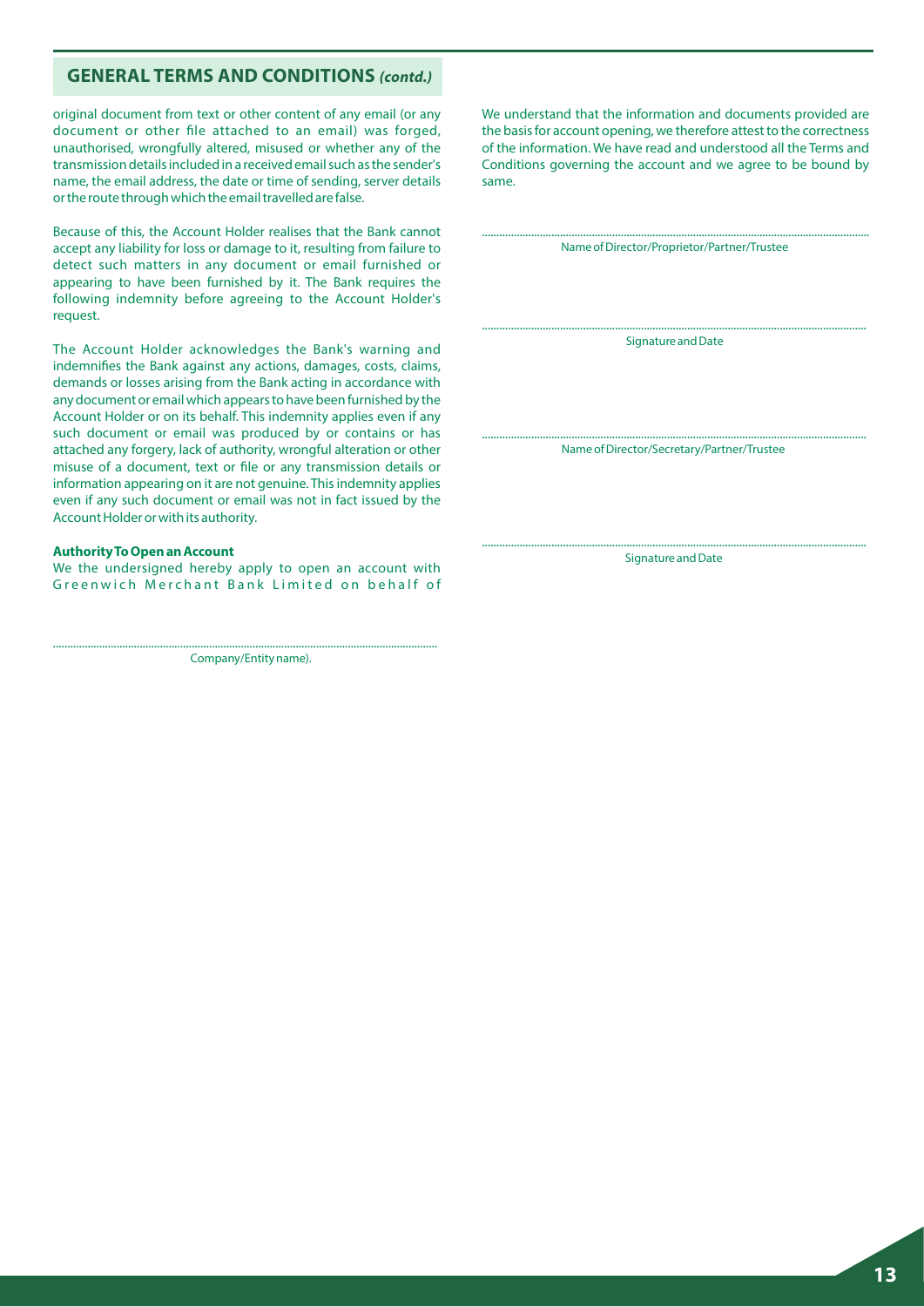|                | <b>FOR OFFICIAL USE ONLY</b>                                          |                |                 |               |     |
|----------------|-----------------------------------------------------------------------|----------------|-----------------|---------------|-----|
| S/N            | <b>REQUIREMENTS</b>                                                   | <b>CHECKED</b> | <b>DEFERRED</b> | <b>WANTED</b> | N/A |
| $\mathbf{1}$ . | Certificate of Incorporation/Registration                             |                |                 |               |     |
| 2.             | <b>Board Resolution</b>                                               |                |                 |               |     |
| 3.             | Memorandum and Article of Association                                 |                |                 |               |     |
| 4.             | <b>Particulars of Directors</b>                                       |                |                 |               |     |
| 5.             | <b>Particulars of Allotment of Shares</b>                             |                |                 |               |     |
| 6.             | One (1) Passport-sized photograph of each Signatory                   |                |                 |               |     |
| 7.             | Introduction Letter (where applicable)                                |                |                 |               |     |
| 8.             | Residence Permit (for Non-Nigerian)                                   |                |                 |               |     |
| 9.             | Evidence of Registration with NIPC (where applicable)                 |                |                 |               |     |
| 10.            | Evidence of Registration with SCUML (where applicable)                |                |                 |               |     |
| 11.            | Search Report                                                         |                |                 |               |     |
| 12.            | Power of Attorney (where applicable)                                  |                |                 |               |     |
| 13.            | Proof of Company Address                                              |                |                 |               |     |
| 14.            | Proof of Identity of all Signatories, Directors and Beneficial Owners |                |                 |               |     |
| 15.            | Proof of Address of all Signatories, Directors and Beneficial Owners  |                |                 |               |     |
| 16.            | Two (2) Satisfactory Reference Forms                                  |                |                 |               |     |
| 17.            | Specimen Signature                                                    |                |                 |               |     |

#### Other Documents (List please)

1.  $2. -$ 

3.

AUTHENTICATION FOR POLITICALLY EXPOSED PERSONS

Is the applicant a Politically Exposed Person?

 $Yes$   $\Box$  No

Is the applicant related to a Politically Exposed Person? If yes, state relationship